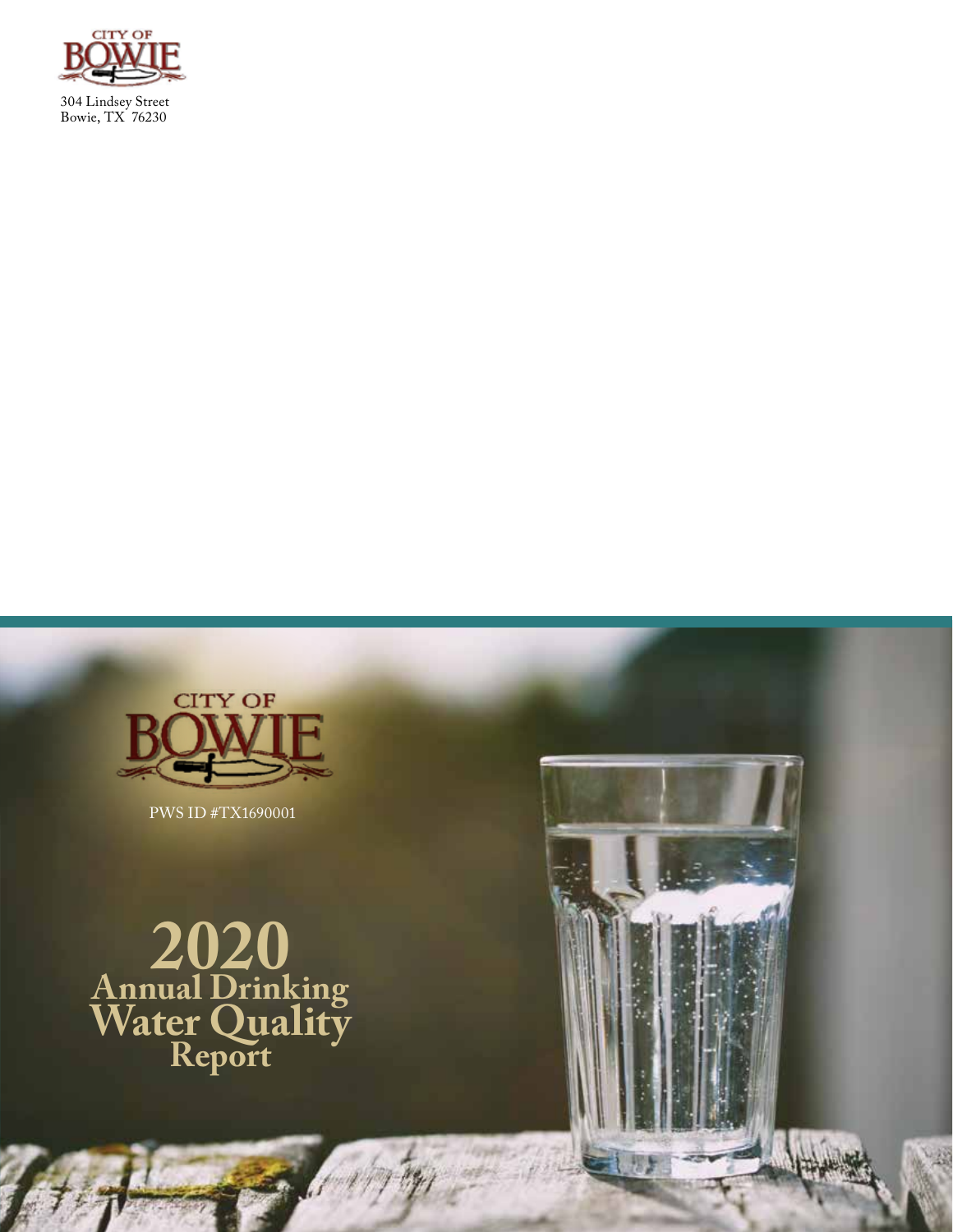# Our Drinking Water Is Regulated

This report is a summary of the quality of the water we provide our customers. The analysis was made by using the data from the most recent U.S. Environmental Protection Agency (EPA) required tests and is presented in the attached pages. We hope this information helps you become more knowledgeable about what's in your drinking water.

#### Source of Drinking Water

The sources of drinking water (both tap water and bottled water) include rivers, lakes, streams, ponds, reservoirs, springs, and wells. As water travels over the surface of the land or through the ground, it dissolves naturally-occurring minerals and, in some cases, radioactive material, and can pickup substances resulting from the presence of animals or from human activity.

# All Drinking Water May Contain Contaminants

Drinking water, including bottled water, may reasonably be expected to contain at least small amounts of some contaminants. The presence of contaminants does not necessarily indicate that water poses a health risk. More information about contaminants and potential health effects can be obtained by calling the EPA's Safe Drinking Water Hotline (1-800-426-4791).

Contaminants that may be present in source water include:

- Microbial contaminants, such as viruses and bacteria, which may come from sewage treatment plants, septic systems, agricultural livestock operations, and wildlife.
- Inorganic contaminants, such as salts and metals, which can be naturallyoccurring or result from urban storm water runoff, industrial or domestic wastewater discharges, oil and gas production, mining, or farming.
- Pesticides and herbicides, which may come from a variety of sources such as agriculture, urban storm water runoff, and residential uses.
- Organic chemical contaminants, including synthetic and volatile organic chemicals, which are by-products of industrial processes and petroleum production, and can also come from gas stations, urban storm water runoff, and septic systems.
- Radioactive contaminants, which can be naturally occurring or be the result of oil and gas production and mining activities.

# Additional Health Information for Lead

If present, elevated levels of lead can cause serious health problems, especially for pregnant women and young children. Lead in drinking water is primarily from materials and components associated with service lines and home plumbing. The City of Bowie is responsible for providing high quality drinking water, but cannot control the variety of materials used in plumbing components. When your water has been sitting for several hours, you can minimize the potential for lead exposure by flushing your tap for 30 seconds to 2 minutes before using water for drinking or cooking. If you are concerned about lead in your water, you may wish to have your water tested. Information on lead in drinking water, testing methods, and steps you can take to minimize exposure is available from the Safe Drinking Water Hotline or at http://www.epa.gov/safewater/lead.

# Where Do We Get Our Drinking Water?

The source of drinking water used by the City of Bowie is surface water. It comes from Lake Amon G. Carter, located in Montague County. The TCEQ completed an assessment of your source water and results indicate that some of our sources are susceptible to certain contaminants. The sampling requirements for your water system are based on this susceptibility and previous sample data. Any detections of these contaminants may be found in this Consumer Confidence Report. For more information on source water assessments and protection efforts at our system, contact Jerry Sutton at (940) 872-6414.

## Secondary Constituents

Many constituents (such as calcium, sodium, or iron) which are often found in drinking water, can cause taste, color, and odor problems. The taste and odor constituents are called secondary constituents and are regulated by the State of Texas, not the EPA. These constituents are not causes for health concern. Therefore, secondaries are not required to be reported in this document but they may greatly affect the appearance and taste of your water.

### For More Information

To learn more about the information included in this report, please contact Jerry Sutton at (940) 872-6414.

Public Participation date: July 12, 2021 at 6:00 p.m. City Council Chambers 307 N. Mason St. Bowie, TX 76230

#### Water Loss Audit

Our water loss audit reported 63,089,963 gallons.

# En Español

Este reporte incluye información importante sobre el agua para tomar. Para asistencia en español, favor de llamar al telefono (940) 872-6414.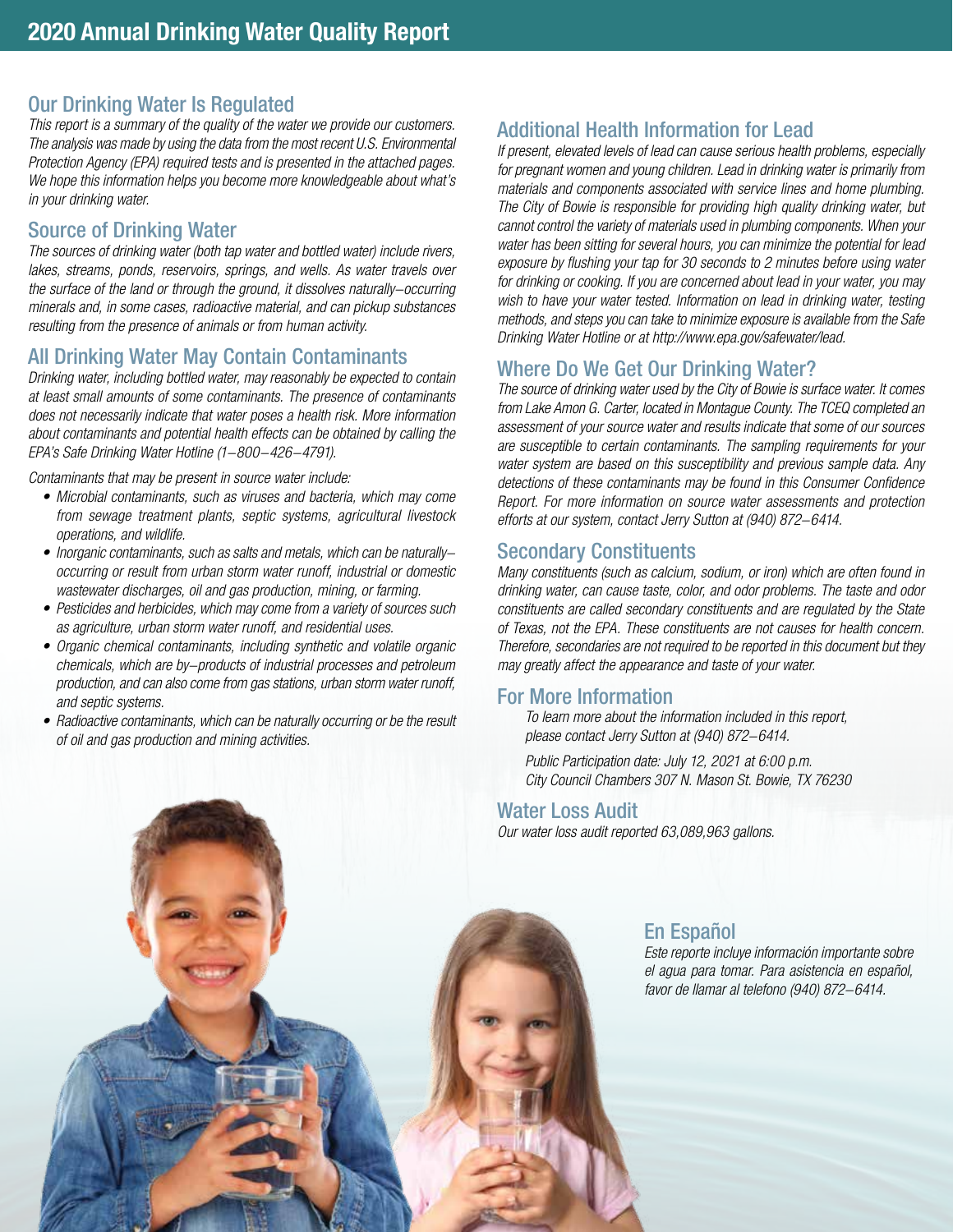We routinely monitor for constituents in your drinking water according to Federal and State laws. The test results table shows the results of our monitoring for the period of January 1st to December 31st, 2020.

In order to ensure that tap water is safe to drink, EPA prescribes regulations which limit the amount of certain contaminant in water provided by public water systems. FDA regulations establish limits for contaminants in bottled water which must provide the same protection for public health.

Contaminants may be found in drinking water that may cause taste, color, or odor problems. These types of problems are not necessarily causes for health concerns. For more information on taste, odor, or color of drinking water, please contact the City of Bowie's water department.

You may be more vulnerable than the general population to certain microbial contaminants, such as Cryptosporidium, in drinking water. Infants, some elderly, or immunocompromised persons such as

those undergoing chemotherapy for cancer; persons who have undergone organ transplants; those who are undergoing treatment with steroids; and people with HIV/AIDS or other immune system disorders, can be particularly at risk from infections. You should seek advice about drinking water from your physician or health care providers. Additional guidelines on appropriate means to lessen the risk of infection by Cryptosporidium are available from the Safe Drinking Water Hotline (800-426-4791).

#### **Lead and Copper** Contaminant (Units) **Date** Date MCLG Action Level<br>Sampled MCLG (AL) (AL) 90th Percentile # Sites **WE STIES** Violation Likely Source of Contamination Copper (ppm) 2020 1.3 1.3 0.0986 0  $\mu$  Erosion of natural deposits; leaching from wood preservatives; corrosion of household plumbing systems Lead (ppb) 2020 0 15 4.5 0  $N$  Corrosion of household plumbing systems; erosion of natural deposits

Infants and young children are typically more vulnerable to lead in drinking water than the general population. It is possible that lead levels at your home may be higher than at the homes in the community as a result of materials used in your home's plumbing. If you are concerned about elevated lead levels in your home's water, you may wish to have your water tested and flush your tap for 30 seconds to two minutes before using tap water. Additional information is available from the Safe Drinking Water Hotline at (800) 426- 4791.

# **Disinfection By-Products**

| <b>Contaminant (Units)</b>         | <b>Violation</b> | <b>Collection</b><br>Date | Highest<br>Level<br><b>Detected</b> | Range of<br><b>Levels</b><br><b>Detected</b> | <b>MCLG</b> | <b>MCL</b> | <b>Likely Source of Contamination</b>     |
|------------------------------------|------------------|---------------------------|-------------------------------------|----------------------------------------------|-------------|------------|-------------------------------------------|
| Chlorine Residual (ppm)            | Ν                | 2020                      | 3.1                                 | $2.0 - 3.7$                                  | 4           | 4          | Disinfectant used to control microbes     |
| Haloacetic Acids (HAA5) (ppb)      | Ν                | 2020                      | $31*$                               | $5.1 - 32$                                   | No goal for | 60         | By-product of drinking water disinfection |
| Total Trihalomethanes (TTHM) (ppb) | N                | <i>2020</i>               | $16***$                             | $7.49 - 11.9$                                | total       | 80         | By-product of drinking water disinfection |

Some people who drink water containing trihalomethanes in excess of the MCL over many years may experience problems with their liver, kidneys, or central nervous systems, and may have an increased risk of getting cancer.

\* The value in the Highest Level or Average Detected column is the highest average of all HAA5 sample results collected at a location over a year.

The value in the Highest Level or Average Detected column is the highest average of all TTHM sample results collected at a location over a year.

#### **Radioactive Contaminants**

| TMWNGWYNY YVINAHINING         |                  |                           |                                                  |                                       |             |            |                                        |  |
|-------------------------------|------------------|---------------------------|--------------------------------------------------|---------------------------------------|-------------|------------|----------------------------------------|--|
| <b>Contaminant (Units)</b>    | <b>Violation</b> | <b>Collection</b><br>Date | <b>Highest</b><br><b>Single</b><br><b>Sample</b> | Range of<br>Levels<br><b>Detected</b> | <b>MCLG</b> | <b>MCL</b> | <b>Likely Source of Contamination</b>  |  |
| Beta/photon emitters (pCi/L)* | Ν                | 2016                      | 5.8                                              | $5.8 - 5.8$                           | 0           | 4          | Decay of natural and man-made deposits |  |
| Radium 226/228 (pCi/L)        | Ν                | 2016                      | 1.5                                              | $1.5 - 1.5$                           | 0           | G          | Erosion on natural deposits            |  |
|                               |                  |                           |                                                  |                                       |             |            |                                        |  |

\* EPA considers 50 pCi/L to be the level of concern for beta particles.